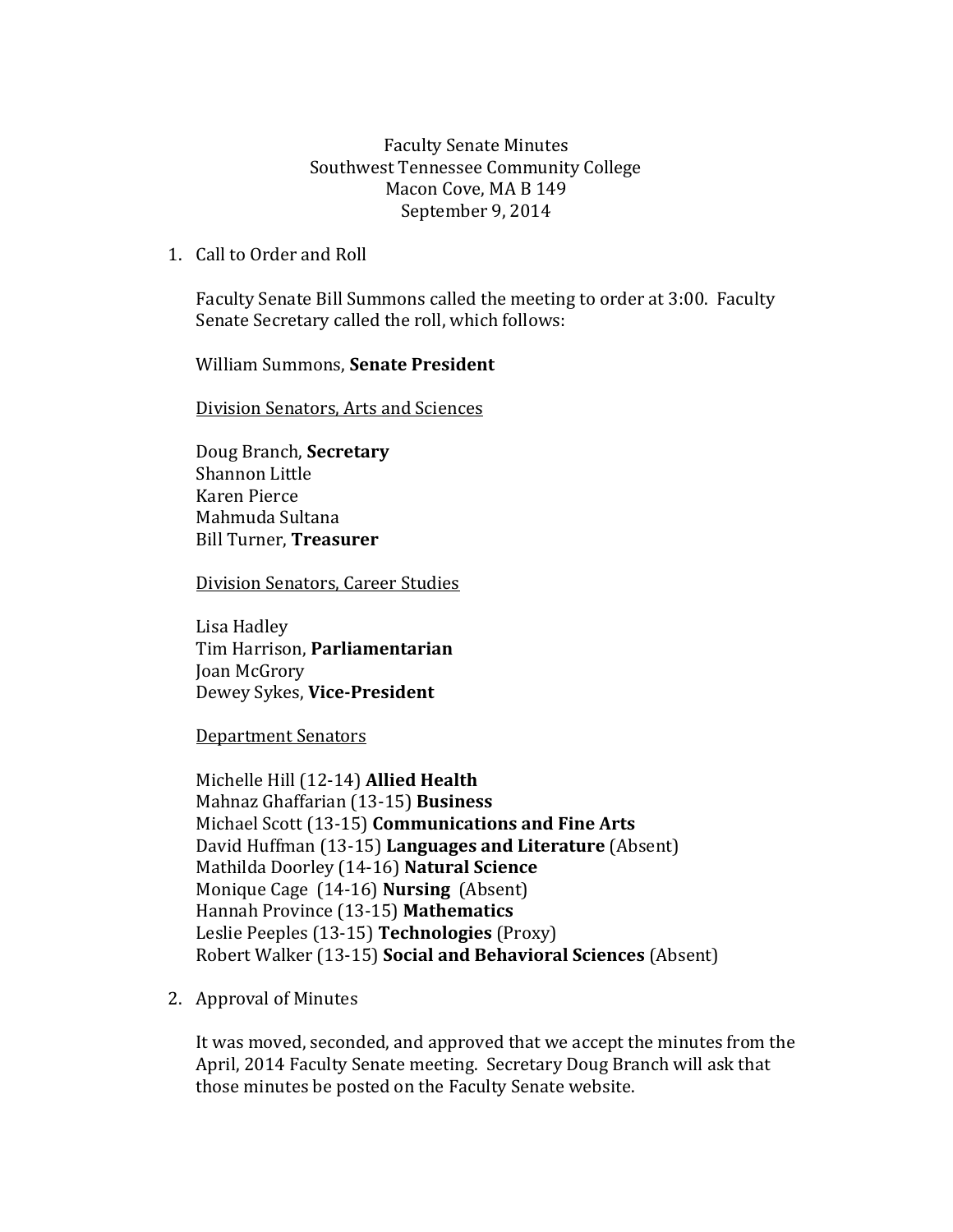- 3. Reports from Senate Officers and Senate Committees
	- A. Dewey Sykes, chair of the Subcommittee for Faculty Evaluation of Administrators, gave his report, which consisted of an update and presentation of the instrument his committee recommends faculty use to evaluate administrators. Dewey stressed that the instrument may or may not have perfect scientific validity, but that it was designed primarily to give administrators a sense of the faculty's perception of their strengths and weaknesses.

Dewey further suggested that using the college-owned version of Survey Monkey might be a poor idea because perfect anonymity would not be assured. He suggested that the Senate purchase a Survey Monkey account to administer the survey.

It was moved, seconded, and approved that we use Faculty Senate funds to pay for a Service Monkey account.

It was moved, seconded, and approved that the Subcommittee for Faculty Evaluation of Administrators set up and conduct the survey such that administrators are, this year, evaluated for the positions they held during the 2013-2014 academic year.

It was moved, seconded, and approved that the Faculty Senate adopt the instrument presented by the Subcommittee for Faculty Evaluation of Administrators.

B. Doug Branch voiced a concern that division senators are currently unable to communicate effectively with their faculty constituents because email distribution lists, sorted by division, are unavailable.

It was generally agreed that this issue is problematic. Joan McGrory agreed to investigate obtaining such lists. She agreed to report on her success at the next meeting.

C. Further questions ensued concerning which faculty members should be allowed to participate in Senate activities, such as evaluating administrators, voting for Senators, and attending Senate meetings.

It was moved, seconded, and approved that only faculty of F status in Banner, as opposed to those of FA status, should participate in Faculty Senate elections, meetings, or evaluations of administrators.

4. New Business